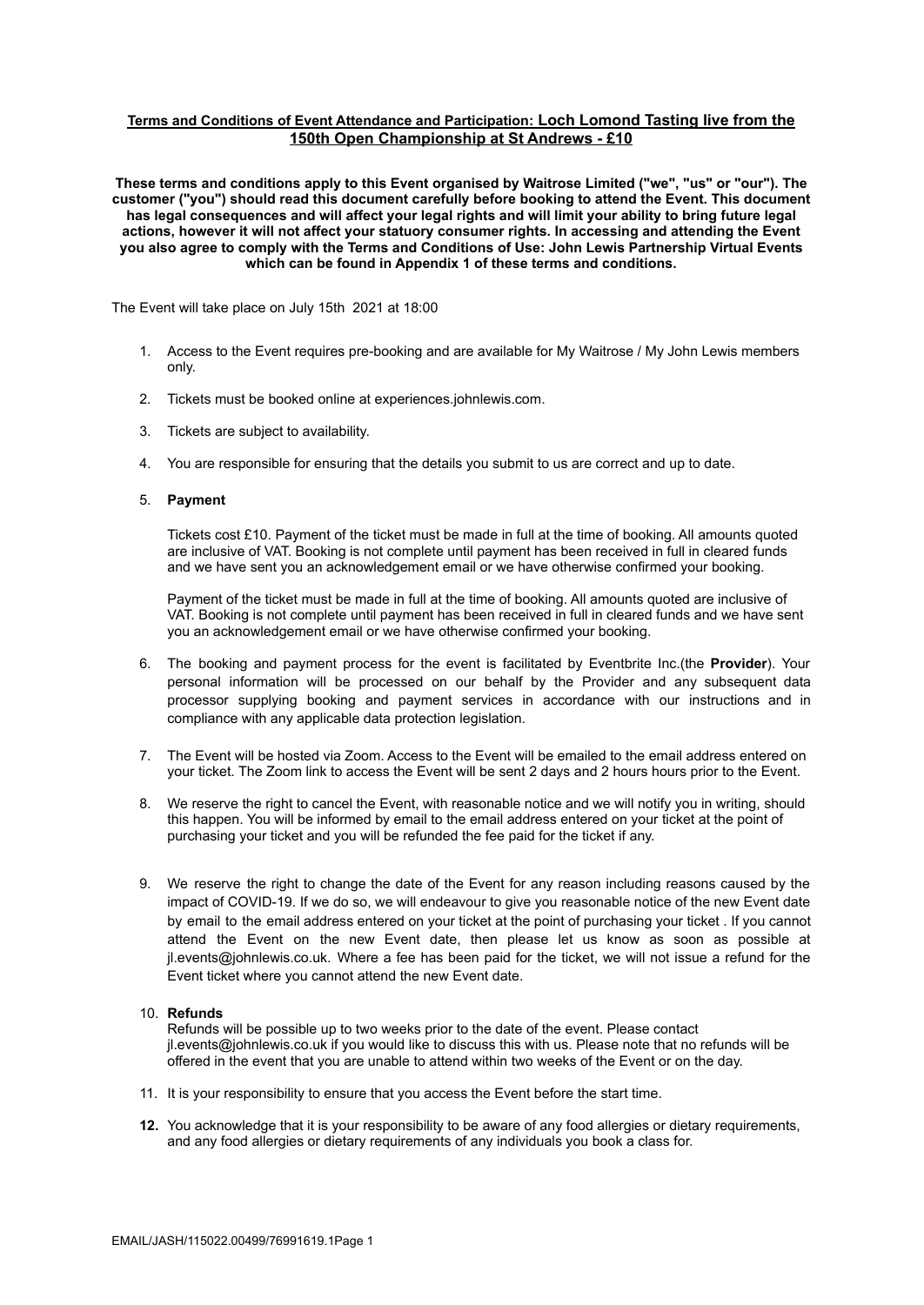You acknowledge that it is your responsibility to adhere to a reasonable standard of health and safety and to maintain a reasonable standard of safe behaviour and food hygiene. In particular, you should be aware of additional safety measures which should be in place when using any sharp or hot implements and you should give these the appropriate level of attention and care when using them. You should not carry out any activity which you are not capable of carrying out safely. You should follow directions as given by the host of the Event, and you acknowledge that it is your responsibility to ensure that all food is cooked properly before being consumed.

For events involving alcohol you agree that you and any participants you have booked this Event for are legally old enough to drink alcohol. You agree that you will consume any alcohol responsibly.

Children must not attend the Event if it involves alcohol. By booking this Event, you confirm that, at the time of the Event, you will be 18 years old or over.

For events involving health and fitness you recognise that there is always an element of risk(s) involved with any physical class and you are choosing to participate or perform at your own risk. It is your sole responsibility to ensure the environment in which you will exercise is safe and suitable for exercise prior to participation in the class. You should cease participation in the class and seek immediate medical assistance (as required) if:

- at any time during the class you feel discomfort or pain;
- any time before the class you feel discomfort or pain; or
- you have an underlying medical or health condition.

You are advised not to participate in the Class if (without limitation) any of the following applies:

- you are pregnant or have given birth in the last six months;
- you have heart problem(s), back problem(s), high or low blood pressure or high cholesterol;
- headaches/dizziness or a fainting feeling when you carry out exercise;
- epilepsy:
- diabetes; or
- experience pain or limited movements in any joints (for example your knees).

We are not responsible or liable to you for any injury or harm you sustain as a result of our Event or proposed event unless we are proven to be legally liable for such injury or harm.

For events involving substances (this includes floristry classes, perfumery classes, make up classes or any event that involves the use of substances, chemicals etc.) you acknowledge that it is your responsibility to be aware of any allergies you have or of any individuals you book this Event for.

You acknowledge that it is your responsibility to adhere to a reasonable standard of health and safety and to maintain a reasonable standard of safe behaviour and hygiene. In particular, you should be aware of additional safety measures which should be in place when using any sharp implements or both harmless and harmful substances and you should give these the appropriate level of attention and care when using them. You should not carry out any activity which you are not capable of carrying out safely. You should follow directions as given by the host of the Event, and you acknowledge that it is your responsibility to ensure that that all use of substances are handled carefully.

- 13. Any child attending this event must be accompanied by a parent/guardian over the age of 18. The accompanying adult will be solely responsible for any child or children attending this Event.
- 14. Except as expressly provided in these terms and conditions, we exclude all representations, conditions and warranties whether express or implied (by statute or otherwise) to the fullest extent permitted by law. We do not seek to exclude or limit our liability to you where it would be unlawful to do so.

Please note that this Event is provided for domestic and private use only. You therefore agree not to use this Event for any commercial or business purposes, and we have no liability to you for any loss of profit, loss of business, business interruption or loss of business opportunity.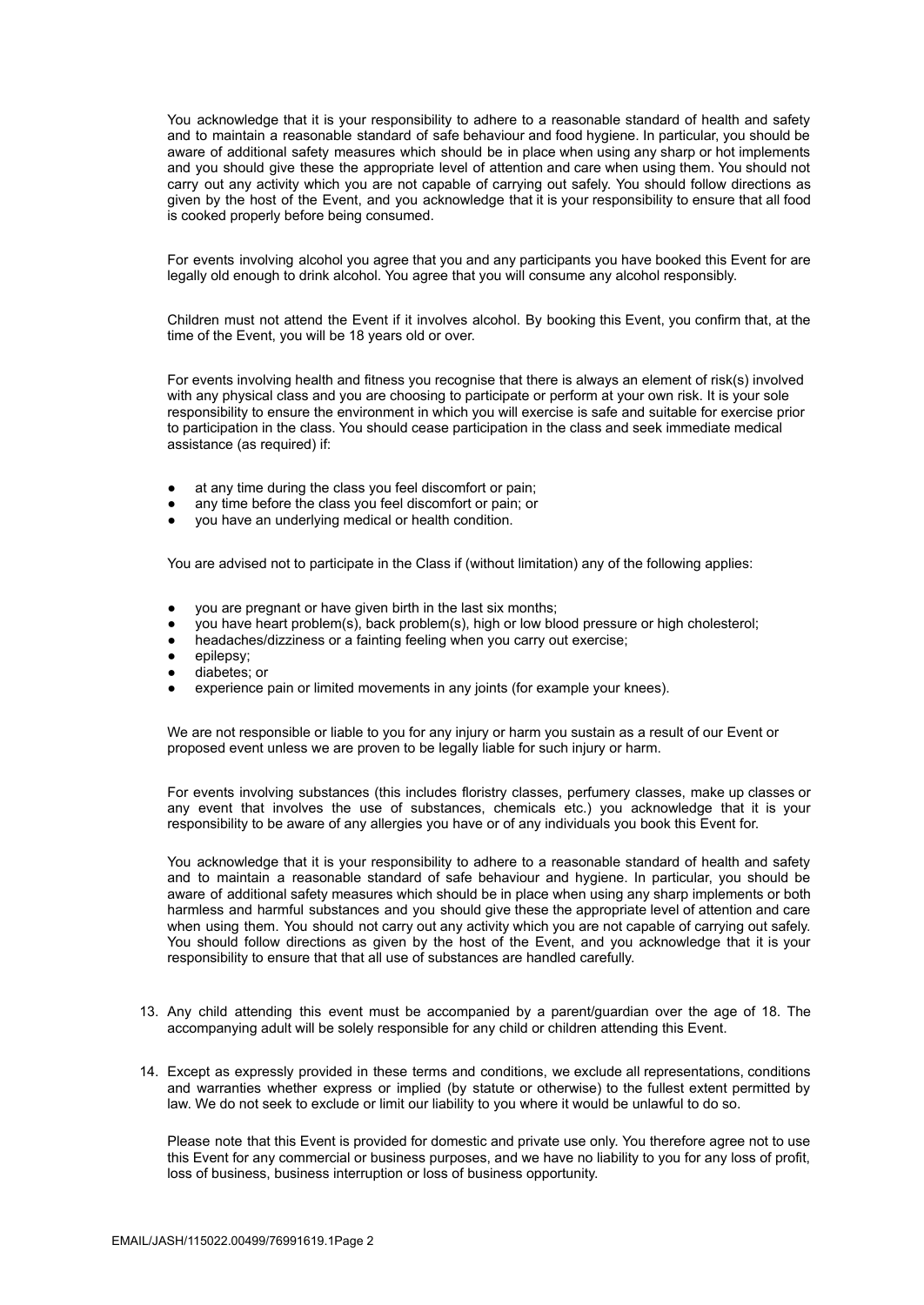You are responsible for your actions whilst attending or participating in the Event. To the fullest extent permitted by law, we accept no responsibility for your actions or the consequences of such actions.

- 15. The ticket includes:
	- 1 x 50ml Loch Lomond 12-year old perfectly balanced
	- 1 x 50ml Loch Lomond Inchmurrin 12-year old
	- 1 x 50ml Loch Lomond Spice of Inchmoan 12-year old
- **16.** Loch Lomond Tasting Pack
	- a) By purchasing a ticket to the Event, customers can opt into receiving a Loch Lomond Tasting Pack by ticking the checkbox option at the point of purchasing the ticket to the Event. The option to opt into receiving a Loch Lomond Tasting Pack set will only be available for the period that tickets are available for purchase.
	- b) If you do not tick the tick box option relating to the Loch Lomond Tasting Pack, you will not be automatically enrolled for a Loch Lomond Tasting Pack.
	- c) Customers opting in to receiving the Loch Lomond Tasting Pack will be entitled to one Loch Lomond Tasting Pack set only.
	- d) If an address is not submitted upon booking the ticket, you will not receive a Loch Lomond Tasting Pack.
	- e) Contents of the tasting pack consist of:

1 x 50ml Loch Lomond 12-year old perfectly balanced

- 1 x 50ml Loch Lomond Inchmurrin 12-year old
- 1 x 50ml Loch Lomond Spice of Inchmoan 12-year old
- f) Contents of the Loch Lomond Tasting Pack are subject to availability. They are non-transferable, non-refundable and, unless stated, there are no cash alternatives.
- g) The Loch Lomond Tasting Pack will be sent via post before the Event to the address provided on Eventbrite when booking your ticket. Should the impact of COVID-19 cause any delay in delivering the Loch Lomond Tasting Pack., we will not refund the price paid for the Event ticket.
- h) If for any reason we are unable to provide the Loch Lomond Tasting Pack As described in these terms and conditions or if for any reason fulfilment of the Loch Lomond Tasting Pack is impacted by mandated efforts to curb the spread of COVID-19, we reserve the right to substitute the items, in our sole discretion, of equal or higher value.
- i) The Loch Lomond Tasting Pa**ck** cannot be exchanged for cash.
- j) The Loch Lomond Tasting Pa**ck** can only be shipped within the UK, no international / N.Ireland delivery is available.

# **Appendix 1**

In addition to the terms and conditions detailed above, the following additional terms and conditions shall apply in respect of any John Lewis Partnership virtual event (**JLP virtual event**).

These terms and conditions set out the basis on which the John Lewis Partnership will provide services to you and anyone you book a JLP virtual event for. For the purposes of these terms and conditions, the John Lewis Partnership includes John Lewis Plc and Waitrose Limited ("John Lewis", "us", "we", "our"). These terms and conditions apply to your use of our Virtual Events Services (the **Services**). The Services means all services provided by John Lewis to you for the purposes of booking, accessing and attending events remotely via digital conferencing facilities and the provision of online classes and seminars on a variety of subjects.

By booking a JLP virtual event or otherwise using the Services, you confirm that you accept these terms of use and that you agree to comply with them. You also confirm this for anyone you make a booking for. If you do not agree to these terms, please do not use the Services.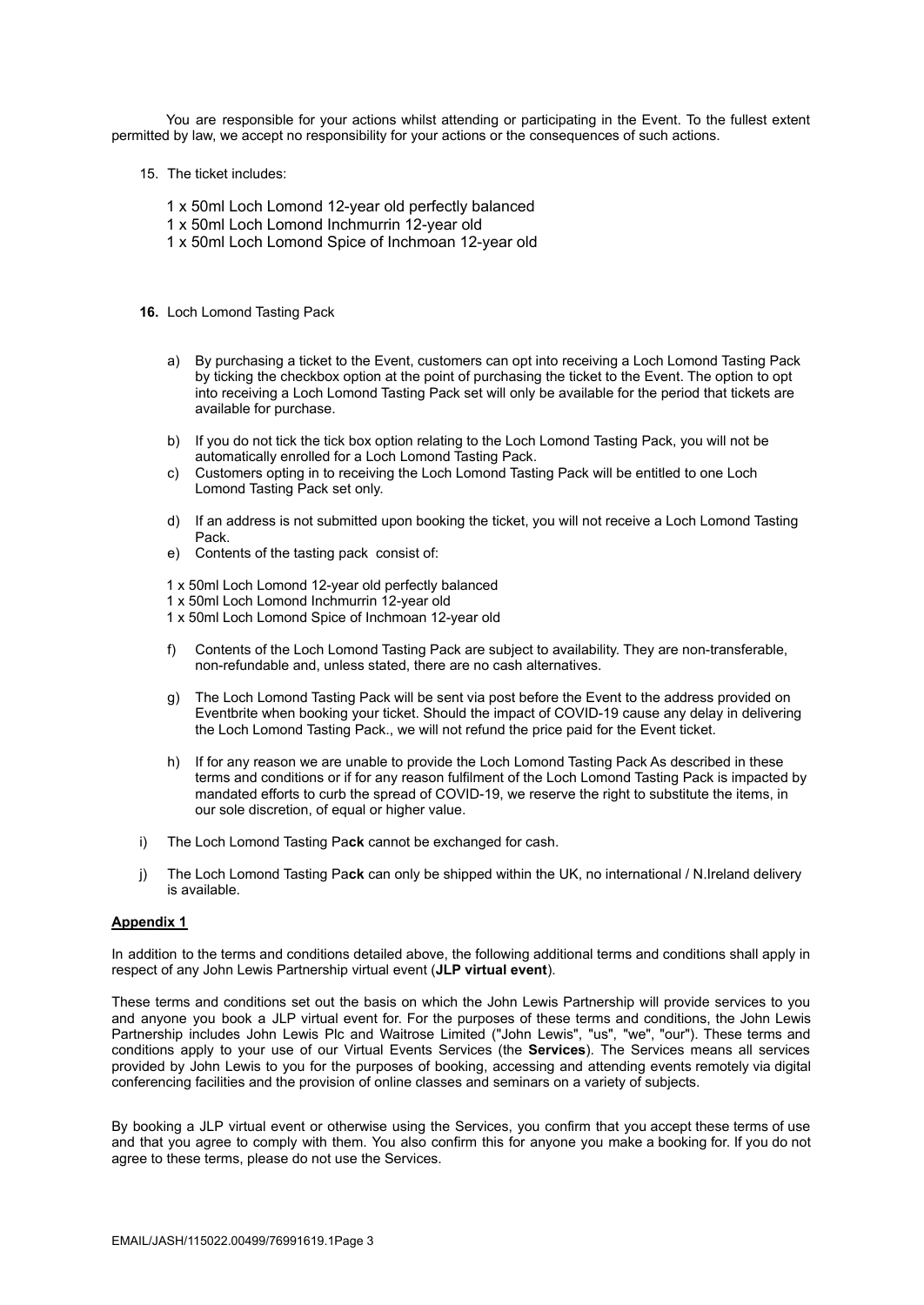We may amend these terms from time to time. Every time you wish to use the Services, please check these terms to ensure you understand the terms that apply at that time. Your continued use of the services following such change shall be deemed to be your acceptance of such change.

#### **Classes**

John Lewis has taken every care in the preparation of the Services and will provide the classes with reasonable care and skill. However, to the extent permitted by applicable law, John Lewis does not represent or warrant the accuracy or reliability of any of the information or content about any goods or services, software or advertisements which are provided or distributed through, or linked, downloaded or otherwise accessed by way of the Services.

We will endeavour to run the JLP virtual event as advertised. However, we reserve the right to make changes, including to the running order and timings for the event prior to the event. Where reasonably possible, we will provide prior notice of such changes. In the event of a significant change to the content of the event then we will on request refund the event ticket price (if any).

No warranty is given that the JLP virtual events or associated services shall be available on an uninterrupted basis.

You must be at least 18 years old to book a JLP virtual event or 18 years old to book and participate in a JLP virtual event which has alcohol as a subject matter. Children may attend classes which are unrelated to alcohol but must be accompanied by a parent/guardian over the age of 18. The accompanying adult will be solely responsible for any child or children attending a JLP virtual event. By booking any JLP virtual event, you warrant that at the time of the event you will be at least 18 years old or over, or, in the case of events relating to alcohol, 18 years old or over.

# **Payments & Cancellations**

If a fee is applicable for the booking of any JLP virtual event, this will be communicated to you in the terms and conditions specific to the event in question and at the time of booking, in advance of any payment. Any personal data collected through the booking process will be processed in line with our Privacy Policy and the terms and conditions detailed below under "Privacy & Security".

We will not be responsible for any remedy for inconvenience or other related costs that you may incur resulting from the cancellation, postponement or changes to any JLP virtual event.

# **Conduct**

We will not tolerate any behaviour or conduct which, in our reasonable opinion, poses a danger or causes or is likely to cause nuisance, annoyance, offence or distress to any participant of a JLP virtual event, and we may terminate a class immediately if any participant displays conduct of this kind. We reserve the right to blacklist you from our services and/or take any appropriate legal action, in the event that a legitimate complaint is made about your conduct during a JLP virtual event.

You must not use equipment for recording or transmitting (by digital or other means) any audio, visual or audio-visual material or any information or data of the JLP virtual event. Any recording made of an event in breach of the conditions shall belong to us.

You may be refused admission to, or be asked to leave, the JLP virtual event at any time if:

- (a) you fail to comply with any of the Conditions or any instructions given by us, our employees or agents;
- (b) in our reasonable opinion you are unfit to attend the event;
- (c) your ticket(s) are void; and / or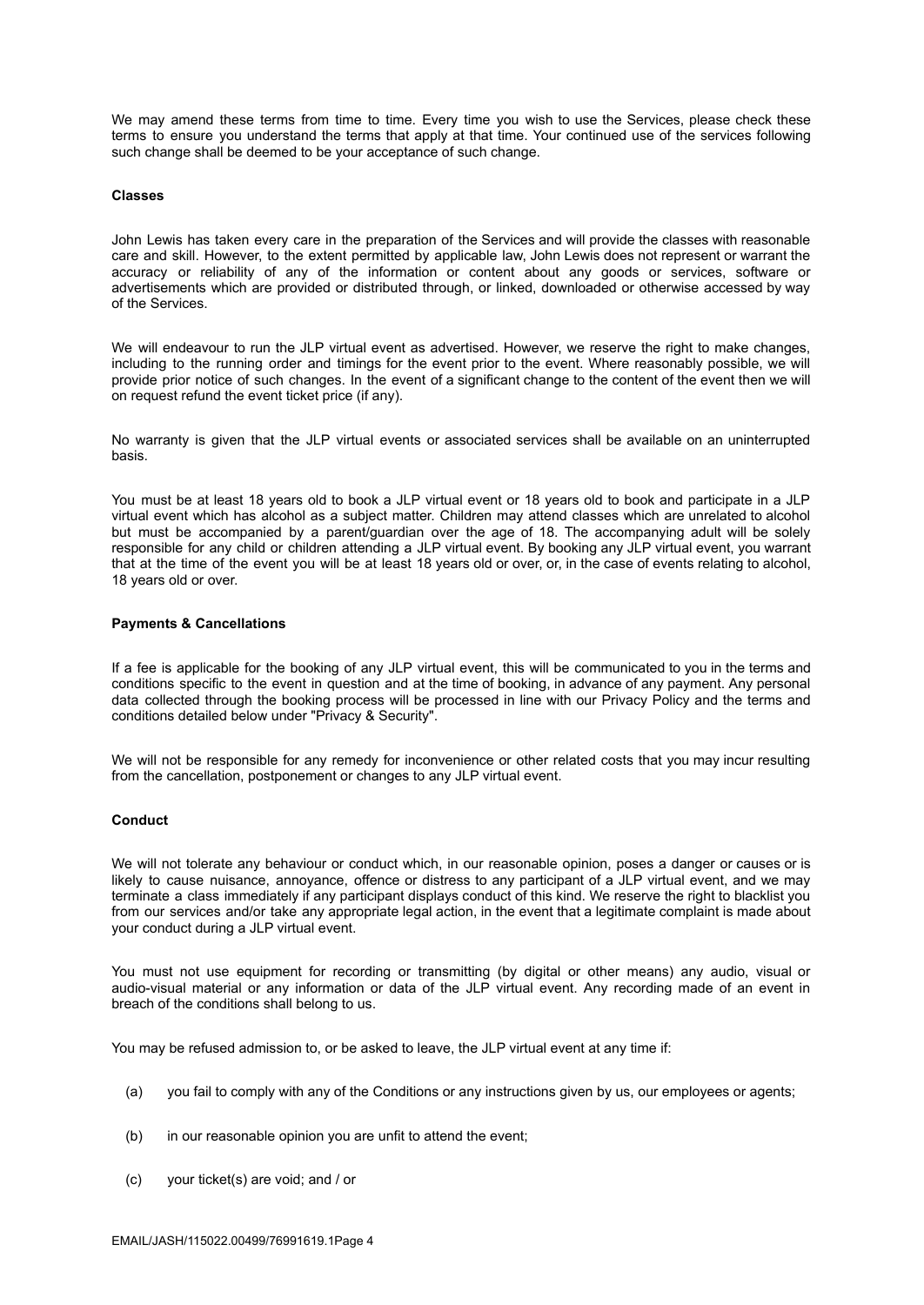(d) the host (acting reasonably) considers it appropriate.

If you are asked to leave, you will not be entitled to a refund nor will we be responsible for any other loss or expense incurred in association with attending the event.

If you are asked to leave a JLP virtual event, you must do so promptly and without disturbing others.

# **Privacy & Security**

When you sign up for any JLP virtual events or otherwise use our Services, we will process any personal data you may submit to us in accordance with our Privacy Policy, which can be found here [https://www.johnlewis.com/customer-services/shopping-with-us/privacy-notice.](https://www.johnlewis.com/customer-services/shopping-with-us/privacy-notice) When you use the Services, John Lewis Plc is the data controller of your personal data.

The personal data we collect about you may include your name, date of birth or age, email, address, telephone number, debit/credit card details, image/video and audio recordings (when you attend or participate in a virtual class), and marketing preferences.

We will process your personal data in order for us to fulfil our contractual obligations to you (e.g. to provide you with the service you have asked for, such as virtual classes), for compliance with our legal and regulatory obligations, where you have consented to us processing your personal data (e.g. to receive marketing and updates from us) and where such processing is necessary for the fulfilment of our legitimate interests. Our legitimate interests include, being able to effectively communicate with you about the services you have asked us to provide, keep effective records, sell part or all of our business to a future purchaser, to effectively manage and administer our business, to ensure the safety and security of the Services and those that use it, and sending you marketing and updates.

We will collect your personal data when you visit our website, sign up for a JLP virtual event or otherwise avail of any of our Services, subscribe for marketing and updates from us, comment on any of our products and services, and contact us with any queries or complaints. Please see our Privacy Policy for further details on when we collect your personal data. If you choose to sign another individual up for a JLP virtual event, you acknowledge and agree that you will only do so if you have consent to do so from that person. You further agree to inform the relevant person that their personal data will be processed by John Lewis in accordance with our Privacy Policy and these terms and conditions.

The personal data you submit in the course of booking a JLP virtual event or when otherwise using the Services, may be shared with trusted third parties where this is necessary to provide the Services. These third parties may include IT companies that support our website and business systems, partners that help us manage your booking and partners that provide the online platforms which allow you to access the JLP virtual events. We may also share your personal data with other companies in the John Lewis group where this is necessary to provide you with your requested services, or where we have a legal or legitimate business need to do so. Further details of who we share your personal data with are available on our Privacy Policy.

In certain circumstances, it may be necessary for us to transfer your personal data to countries outside the European Economic Area (EEA), such as the USA. This will usually be the case where our trusted third party partners and suppliers are based in non-EEA countries. Where we transfer any personal data to a country outside the EEA, we will always do so in compliance with applicable laws (including data protection laws). This will normally involve transferring your personal data to a non-EEA country:

- 1. on the basis that the recipient country offers an adequate level of protection for your personal data;
- 2. under EU Commission approved Standard Contractual Clauses; or
- 3. under an approved data sharing scheme, such as the EU-US Privacy Shield framework.

If you would like further information on the transfer of your personal data to non-EEA countries, or if you would like to see a copy of the safeguards put in place to protect your data, please contact us at the details provided in our Privacy Policy.